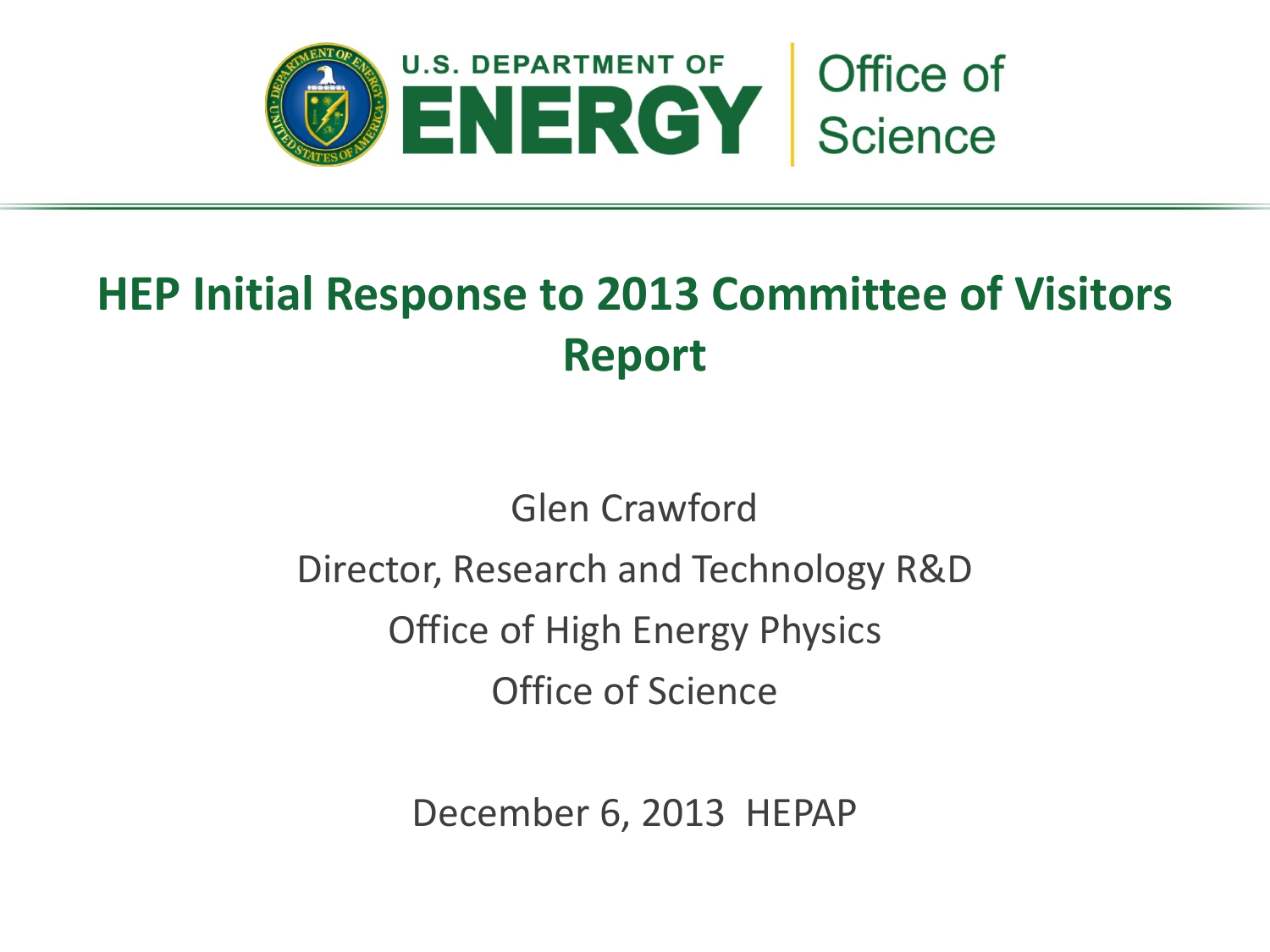### **Report of the 2013 Committee of Visitors Review of HEP**

- $\triangleright$  HEPAP was charged in Sept 2013 with conducting an external review to assess the operations, process and procedures of the Office of High Energy Physics (HEP) in the DOE Office of Science, and evaluate the resulting research portfolio.
	- $\triangleright$  This is the fourth in a series of recurring triennial reviews (2004, 2007, 2010)
- The Committee of Visitors (COV) met in Germantown, Maryland October 9-11, 2013. The COV consisted of 29 expert reviewers from across HEP disciplines.
- $\triangleright$  The Report of the COV was presented to HEPAP December 6, 2013. The Report contained 34 distinct recommendations.
- $\triangleright$  HEP will issue a formal response to the COV recommendations within 30 days. **Responses in this talk should be considered preliminary and subject to change.**
- $\triangleright$  Past COV Reports and Responses to the Recommendations can be accessed at [http://www.science.doe.gov/SC-2/COV-HEP/HEP\\_Reviews.htm](http://www.science.doe.gov/SC-2/COV-HEP/HEP_Reviews.htm) or [http://www.science.doe.gov/hep/panels/reports/hepap\\_reports.shtml](http://www.science.doe.gov/hep/panels/reports/hepap_reports.shtml)

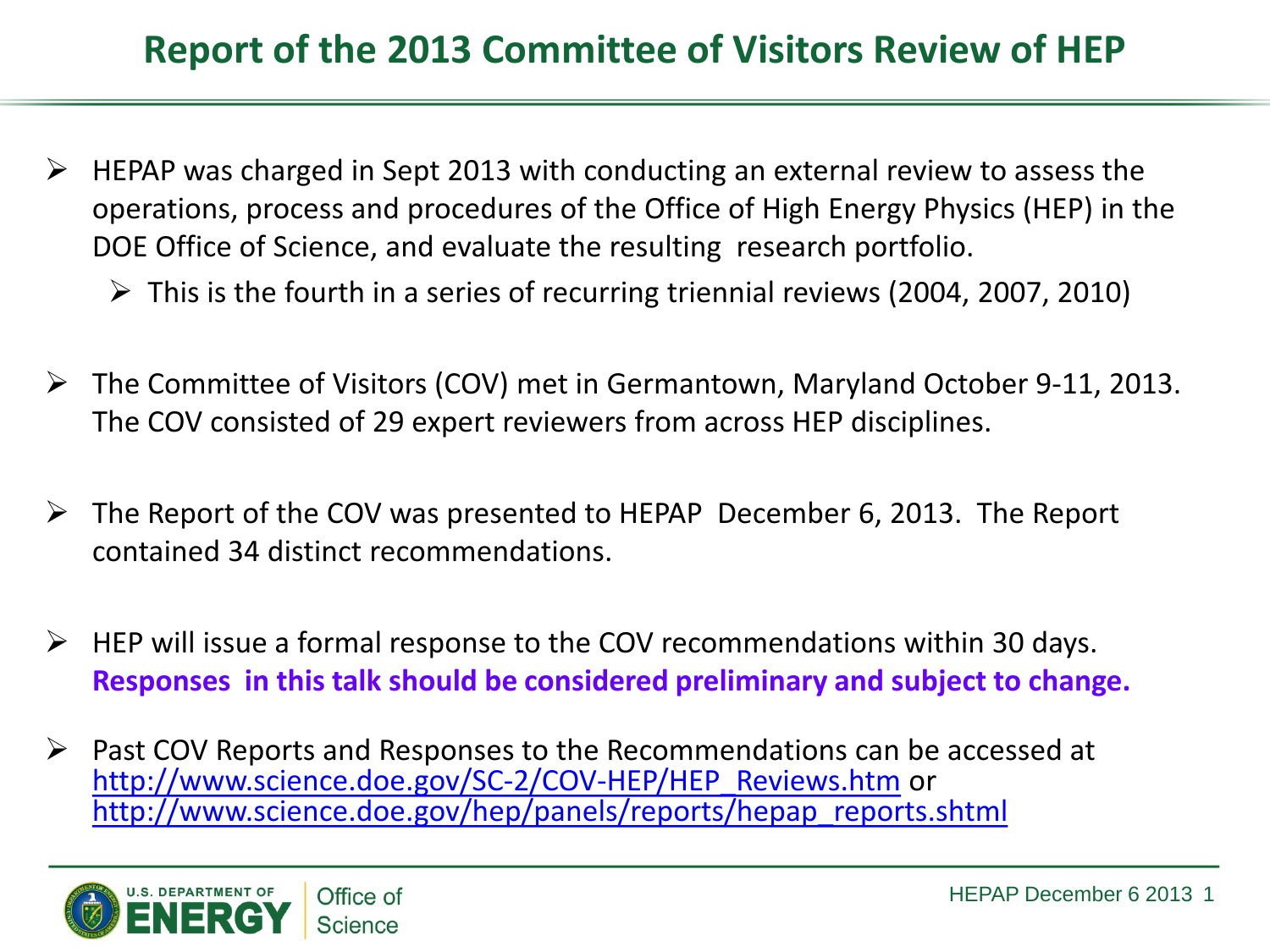### **The Panel should assess:**

- The efficacy and quality of the processes used to solicit, review, recommend, and document application and proposal actions, and to monitor active awards, projects and programs;
- Within the boundaries defined by the DOE mission and available funding, comment on how the award process has affected the quality of the portfolio elements and of the resulting portfolio as a whole, including breadth and depth and national and international standing.
- **Additional subjects specific to HEP were also addressed (see P. Grannis talk) Period covered by this COV review is FY2010-2012**

**Material presented to COV has been covered at a high level by M. Procario**

**As the COV report notes, it is important to read the recommendations in the context of the full report. In this talk we only provide the summary recommendations and preliminary responses.** 

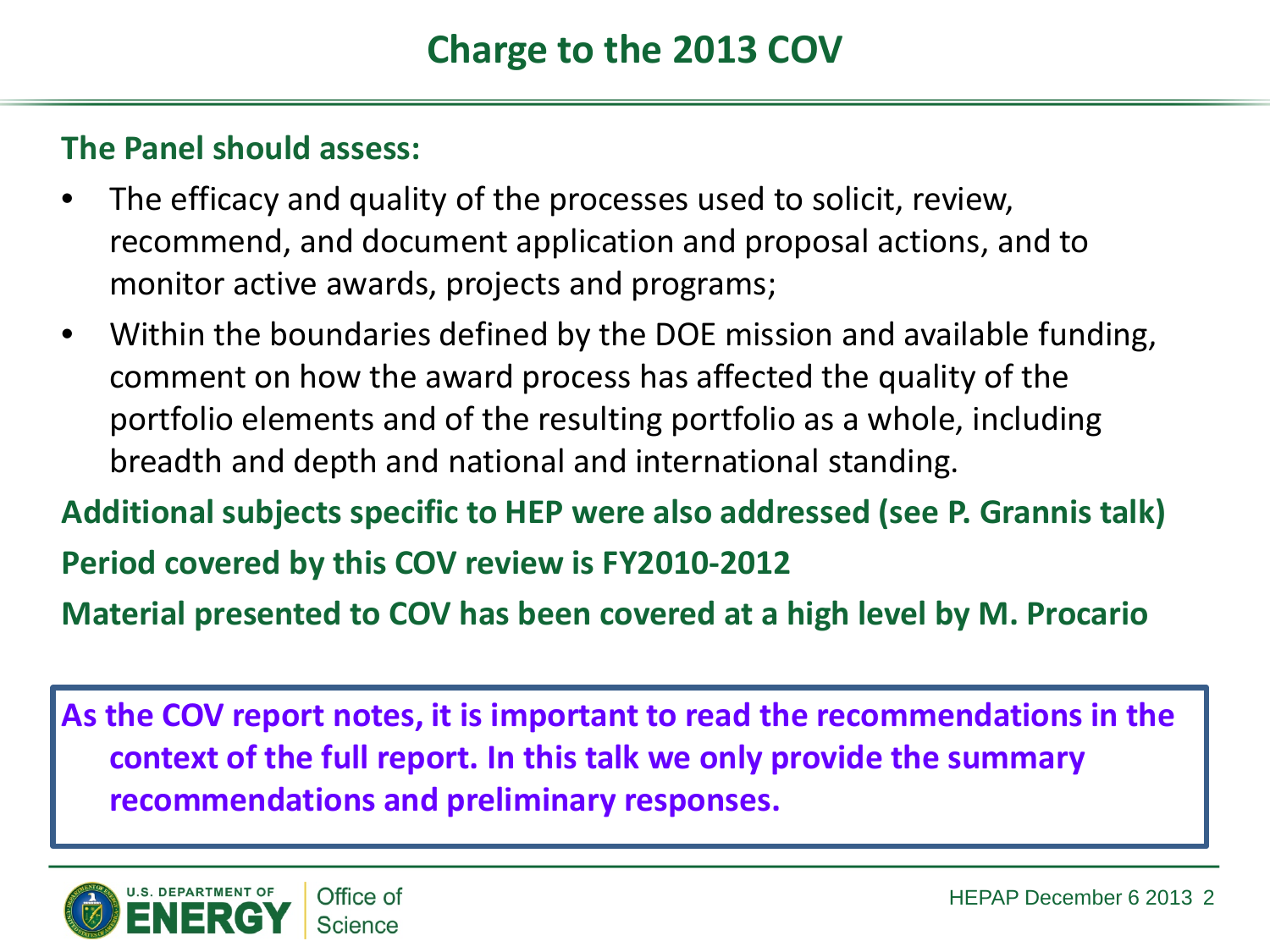1) HEP should strive to keep the overall program management coherent, keeping in view the connections and balance among the frontiers, and minimizing the obstacles to wellmotivated transfers of funds across frontier boundaries.

### COV Recommendation **COV Recommendation Preliminary HEP Response**

We agree with the principle enunciated here, and will work to develop mechanisms to maintain balance among programs and ease funding transfers across program boundaries as consistent with programmatic needs and priorities.

2) Continue the comparative reviews. These should be augmented with independent mailin reviews.

Agreed.

3) Ensure that comparative reviews evaluate a particular proposal in the context of the full program over the full three year cycle within each frontier.

It is difficult to require reviewers to evaluate the "full program" for large umbrella grants (though we currently invite them to do so). We will consider adding appropriate guidance to the FOA and the reviewer instructions to emphasize context of the full program when evaluating proposals.

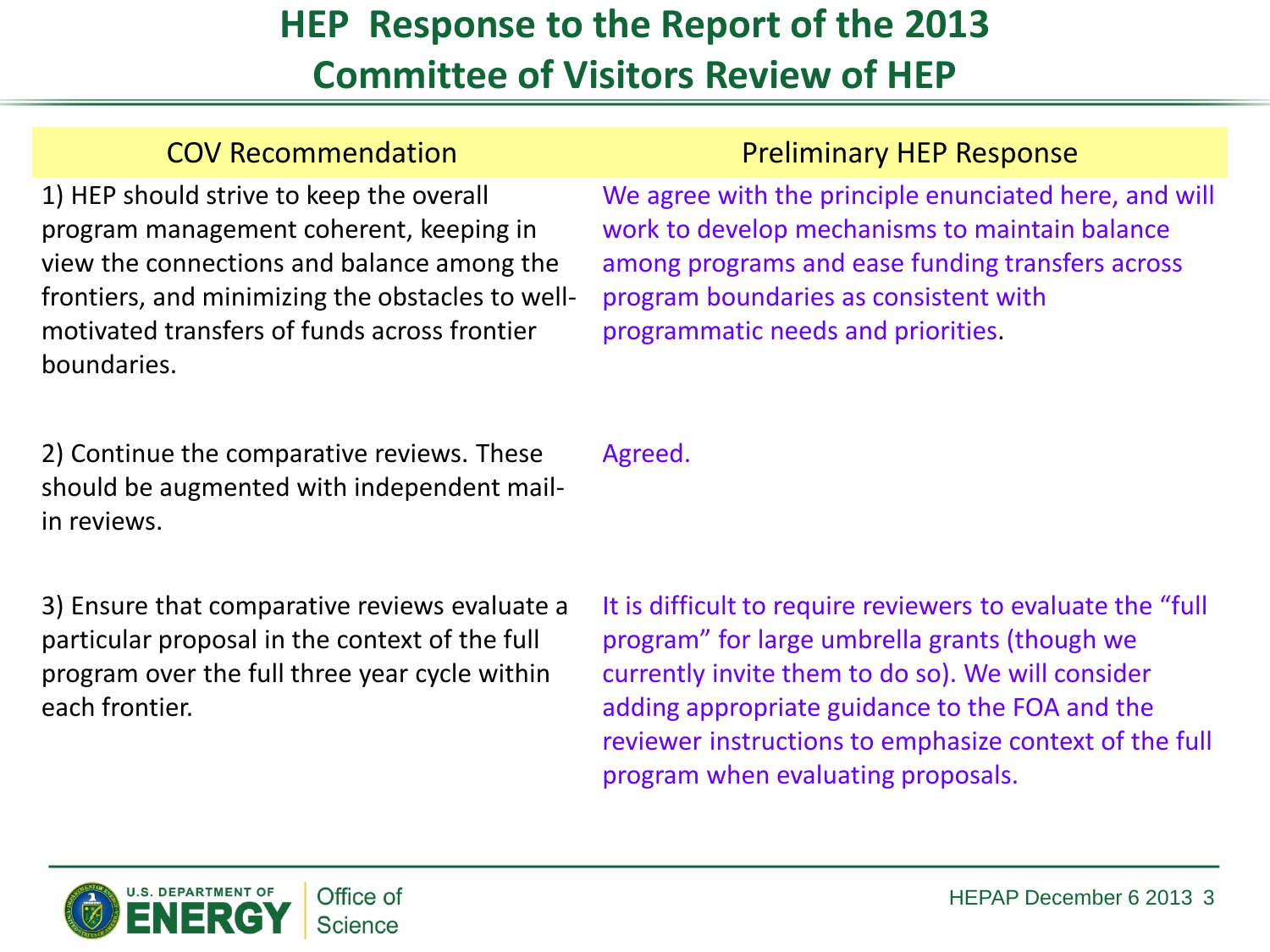| <b>COV Recommendation</b>                                                                                                                                                                | <b>Preliminary HEP Response</b>                                                                                                                                                                            |
|------------------------------------------------------------------------------------------------------------------------------------------------------------------------------------------|------------------------------------------------------------------------------------------------------------------------------------------------------------------------------------------------------------|
| 4) Ensure that review committees are given<br>appropriate charges, that there are sufficient<br>reviewers of each proposal, and that program<br>manager oversight of reviews is uniform. | Agreed.                                                                                                                                                                                                    |
| 5) Modify the FOAs to request that proposals<br>which address topics in several different<br>review panel areas include a discussion of the<br>synergy gained from this broader scope.   | Done. Guidance to PIs on preparing a better<br>common narrative in a proposal was included in the<br><b>FY14 HEP Comparative Review FOA.</b>                                                               |
| 6) Institute mechanisms to streamline the<br>movement of PIs moving from one frontier to<br>another. The past record of such PIs should be<br>considered in the reviews.                 | We will consider appropriate measures to ease<br>transitions of PIs across frontiers. We note it is<br>incumbent upon the PI to provide context and<br>relevant past record of achievement in the proposal |

7) HEP should charge the comparative review panelists to collectively discuss the relative strengths and weaknesses of proposals so that the program managers can judge the relative rankings of proposals.

This is currently done in all comparative review panels.

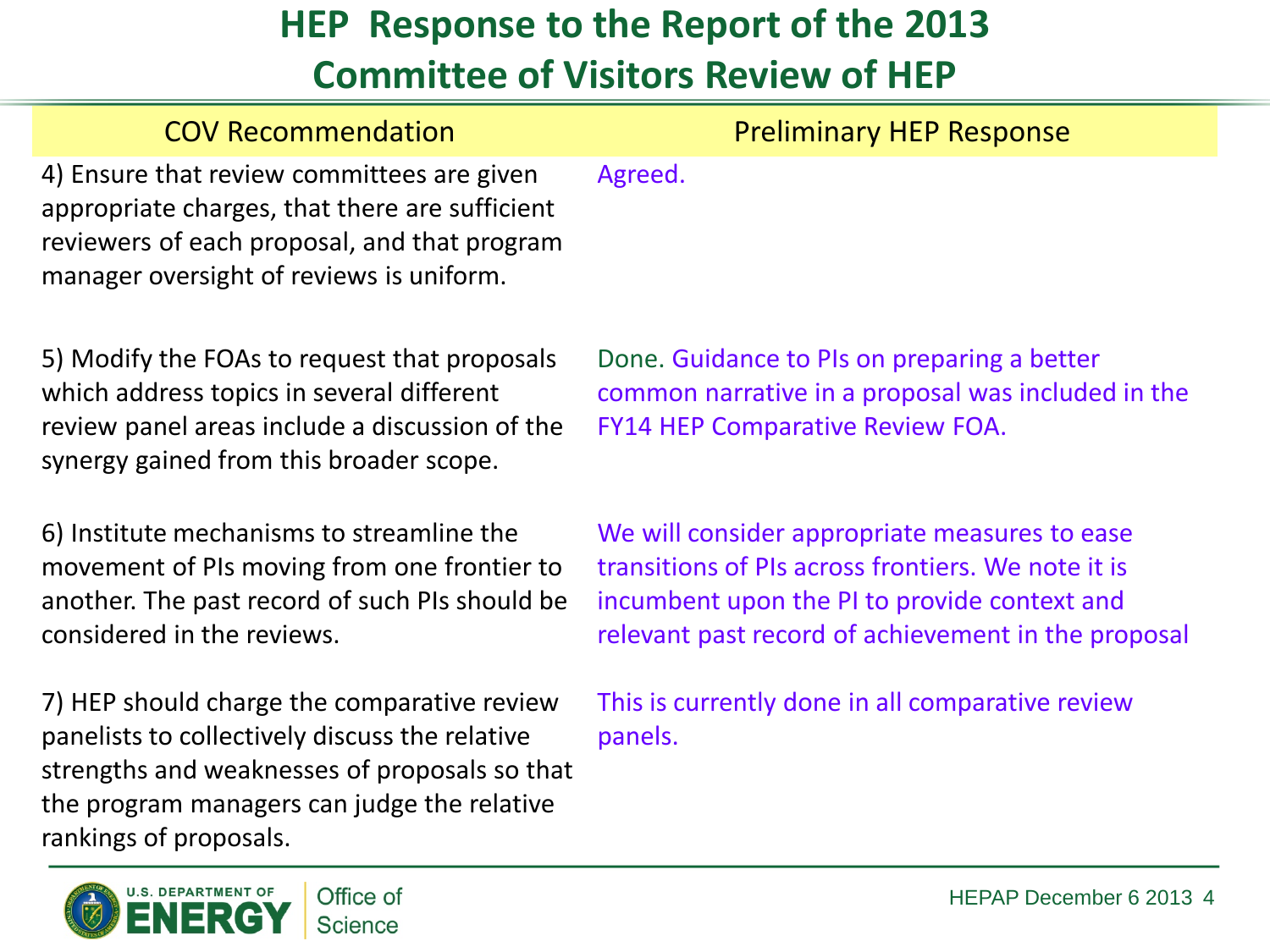| <b>COV Recommendation</b>                                                                                           |         | <b>Preliminary HEP Response</b> |
|---------------------------------------------------------------------------------------------------------------------|---------|---------------------------------|
| 8) Ensure that program manager's comments<br>in grant folders clearly document the reasons<br>for the action taken. | Agreed. |                                 |

9) Work to further reduce the time between proposal and proponent notification and to provide appropriate redacted review comments that will enable PIs to refine future proposals. Provide information to proponents on their comparative review score and the distribution of scores over all proposals reviewed by a panel.

We will continue to work to reduce the time between proposal deadlines and final decisions and providing redacted reviews. We will consider providing comparative review scores or other indicative measures of a proposal's relative ranking within a given panel for future comparative reviews.

10) Work with the community to leverage and coordinate funding sources for the HEP research program such as university startup packages or other non-DOE funding sources.

HEP will continue to optimize its resources in coordination with other funding providers in order to advance the goals of the HEP research program.

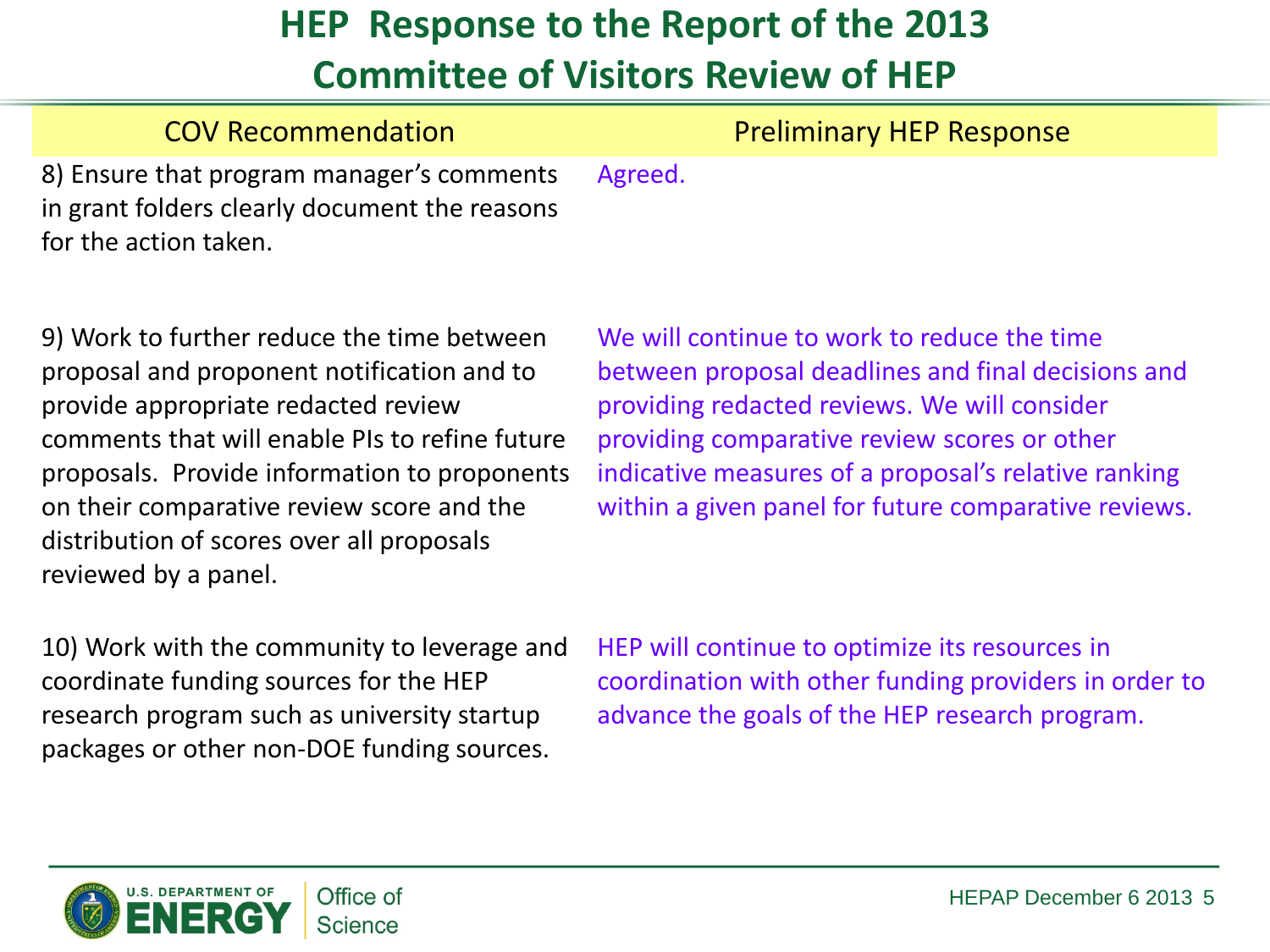| <b>COV Recommendation</b>                                                                                                                                                        | <b>Preliminary HEP Response</b>                     |
|----------------------------------------------------------------------------------------------------------------------------------------------------------------------------------|-----------------------------------------------------|
| 11) Further increase in the budget fraction<br>devoted to projects is desirable but should be<br>subject to the recommendations of the 2014<br>P5 report and budget constraints. | Agreed.                                             |
| 12) Allocate a few dedicated pages in<br>proposals for senior research scientists to<br>describe their activities and critical<br>accomplishments.                               | We will take this under consideration.              |
| 12) Once goals milectones and sosts have                                                                                                                                         | We agree with the principle Fermal project evercies |

13) Once goals, milestones and costs have been established for small scale experiments, formal HEP project oversight should be kept to a minimum.

We agree with the principle. Formal project oversight should be the minimum necessary to successfully manage and execute the project. Customization of management tools is often needed and should be tailored to the particular requirements of the project.



HEPAP December 6 2013 6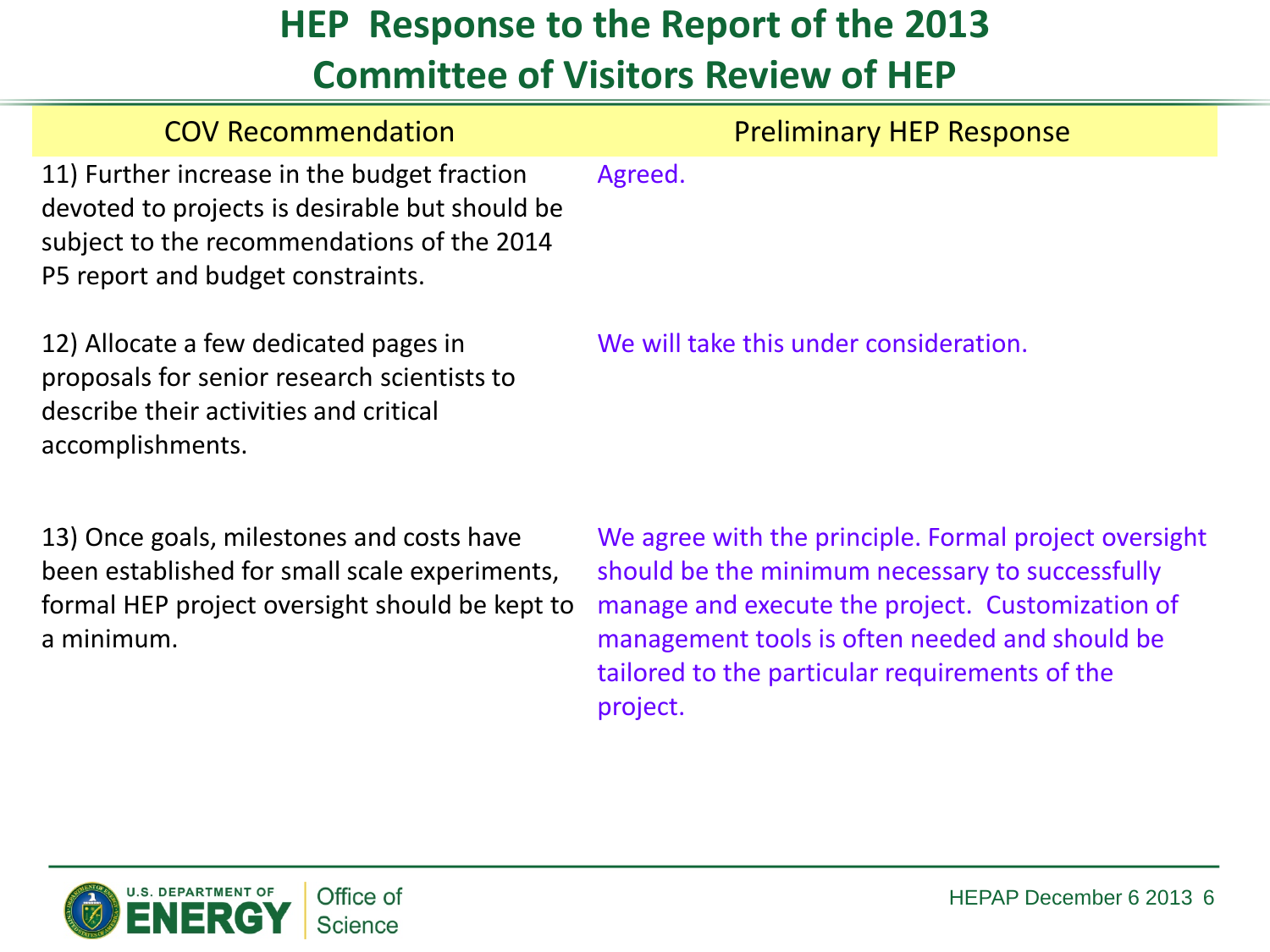# **HEP Response to the Report of the 2013**

### **Committee of Visitors Review of HEP**

COV Recommendation **Preliminary HEP Response** 

14) HEP should develop a coherent and stable approach to funding detector R&D which embraces the broad range of proposals for new ideas and techniques appropriate to its mission. Agreed.

15) An additional IPA serving the theory program should be found.

17) We urge HEP to redouble and improve its communications both with the HEP community and in the wider governmental circles

Done. New Theory IPA will join HEP in January.

16) Seek to increase the HEP travel budget HEP does not control this budget (SC does). Strong arguments will be needed to make the case that HEP has unique and compelling travel requirements.

> Agreed. We have a AAAS fellow (M. Cooke) on board helping with P5 and communications issues generally. We will look for other ways to improve HEP communications.

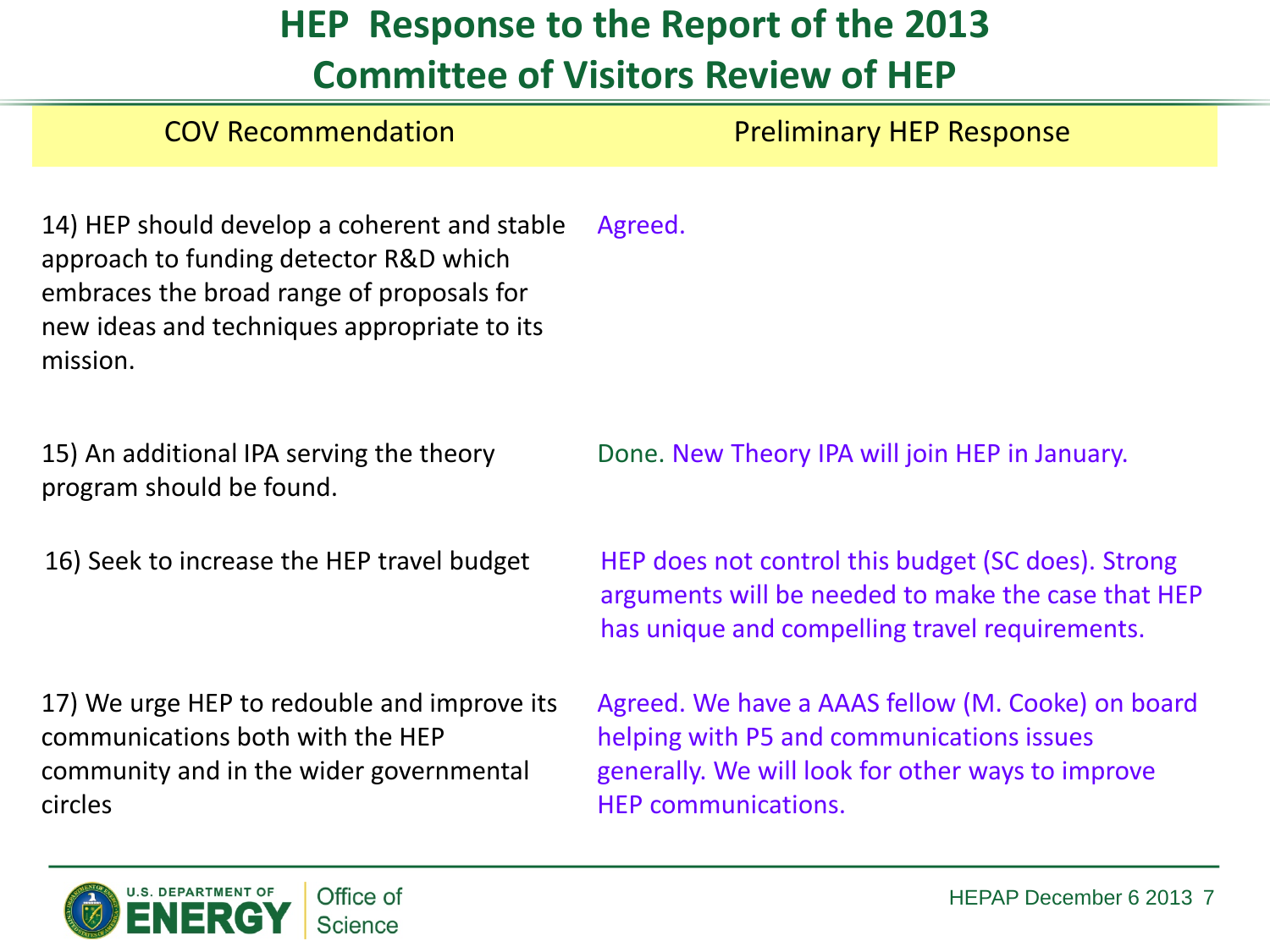| <b>COV Recommendation</b>                                                                                     | <b>Preliminary HEP Response</b>               |
|---------------------------------------------------------------------------------------------------------------|-----------------------------------------------|
| 18) Undertake a separate review of the<br>balance between the Laboratory and<br>university research programs. | We expect this issue to be taken up by HEPAP. |

19) Make previous proposals and levels of support available to reviewers.

We disagree. Previous proposals are generally not considered relevant to the case under review. We find the previous level of support tends to bias the discussion of proposals and their relative ranking, and is contrary to one of the primary purposes of comparative reviews and findings of the 2010 COV: judge the current proposal on its merits, not the past history of the group. If there is a perceived lack of progress in a particular research group, the panel chair can bring that up for discussion at her discretion.

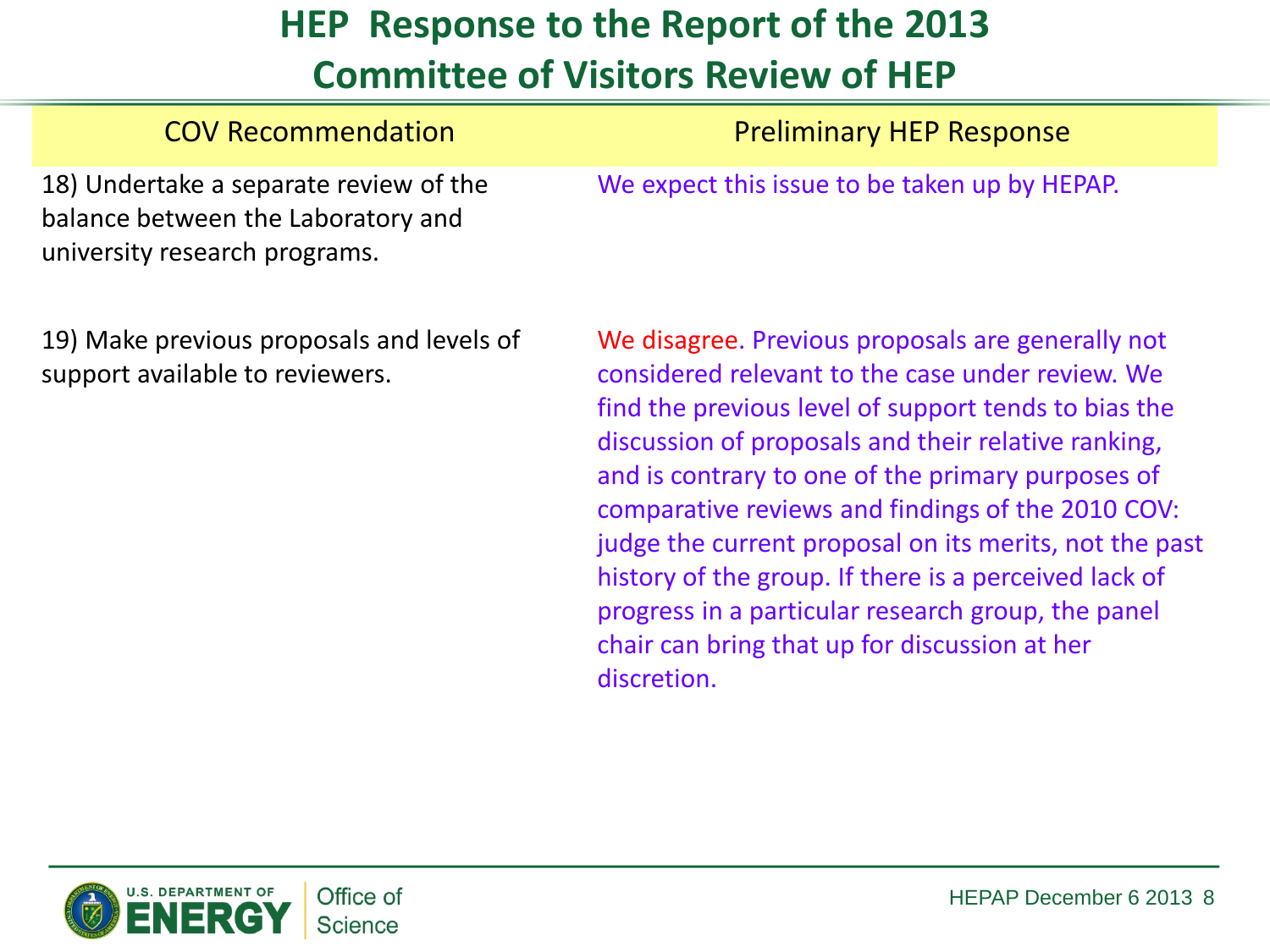### COV Recommendation **Preliminary HEP Response**

20) If there are clear guidelines on COLA for overseas experiments, provide them to the reviewers.

21) The management of the research, operations and upgrade components of the LHC experiments should be closely coordinated.

22) Consider a mechanism for seeking factual clarification of proposal issues from the PIs during the comparative review process.

Done. This was covered in the 2014 Energy Frontier panel instructions and we will continue this practice. We will also work with the experiments (e.g., LHC) to understand whether more uniform COLA rates can be developed between the different experiments.

Agreed. DOE managers of the respective programs meet regularly. One will be assigned responsibility for ensuring coordination.

We disagree. Once proposals are under review we do not contact the PIs for any reason until funding decisions are made. This practice is designed to avoid any unfair advantage that might be gained by PIs who have additional interactions with PMs during proposal reviews. As a practical matter, obtaining timely factual clarifications during the course of a panel review can be difficult. Individual PMs have actively worked in 2014 with the PIs to provide guidance in writing clearer proposals.

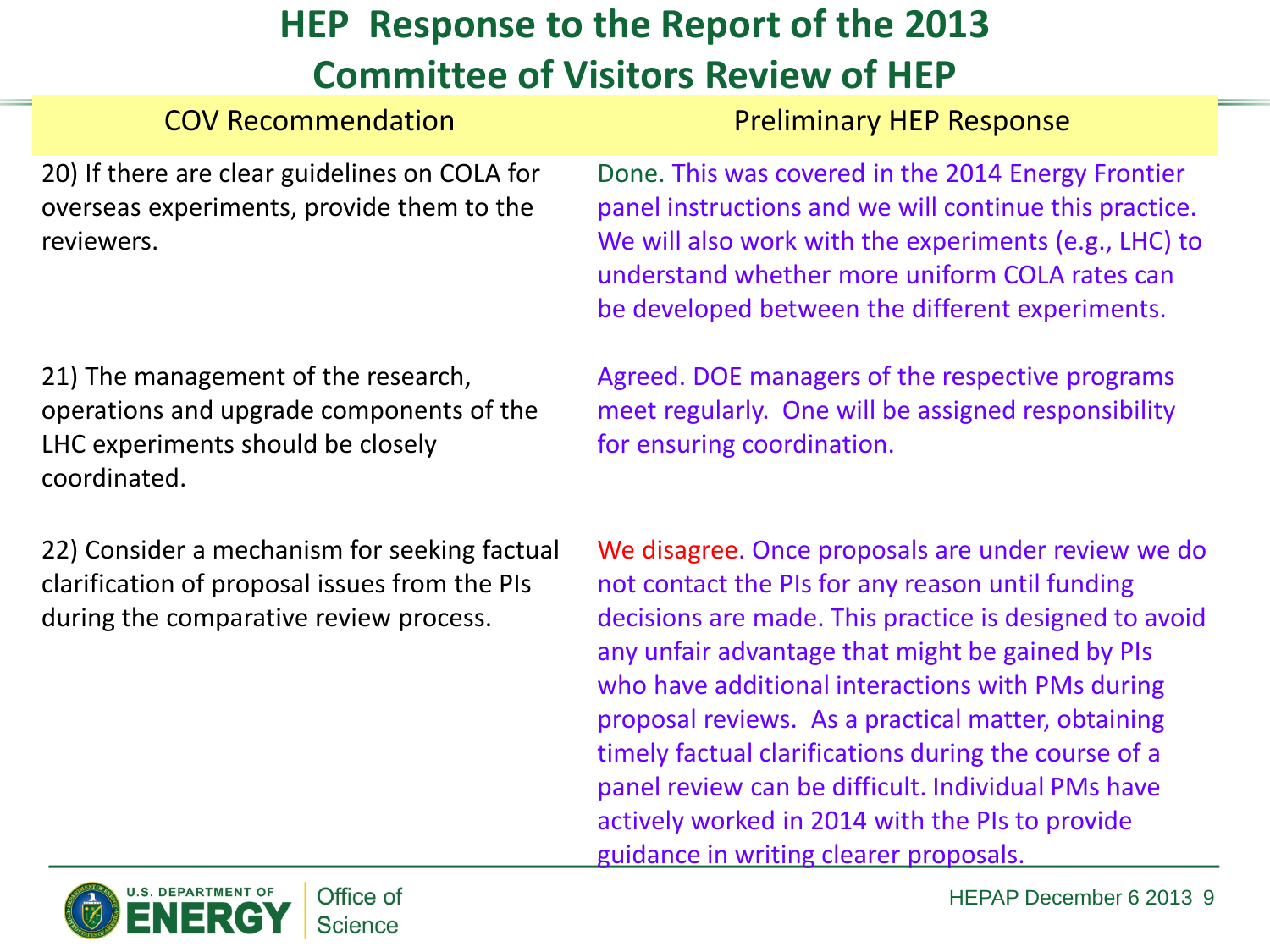| <b>COV Recommendation</b>                                                                                                                                                                                  | <b>Preliminary HEP Response</b>                                                                                                                                           |
|------------------------------------------------------------------------------------------------------------------------------------------------------------------------------------------------------------|---------------------------------------------------------------------------------------------------------------------------------------------------------------------------|
| 23) Improve the quality of administrative<br>support.                                                                                                                                                      | Agreed. We are working on this.                                                                                                                                           |
| 24) Maintain U.S. science in the lead of the<br><b>Cosmic Frontier.</b>                                                                                                                                    | Agreed. The integration of the Cosmic Frontier with<br>the other "traditional" HEP experimental areas is one<br>of the signature successes of the US HEP program.         |
| 25) Support computation, simulation, and<br>phenomenology that are directly needed for<br>planning, execution, and analysis of Cosmic<br>Frontier Stage III and Stage IV experiments                       | Agreed. Cosmic Frontier, Theory and Computation<br>PMs are aware of the issues and working to develop<br>mechanisms to appropriately review and support<br>these efforts. |
| 26) HEP should explicitly recognize that a<br>thriving theory program is essential for<br>identifying new directions and opportunities<br>for the field, in addition to supporting the<br>current program. | Agreed.                                                                                                                                                                   |
| Office of<br><b>Science</b>                                                                                                                                                                                | HEPAP December 6 2013 10                                                                                                                                                  |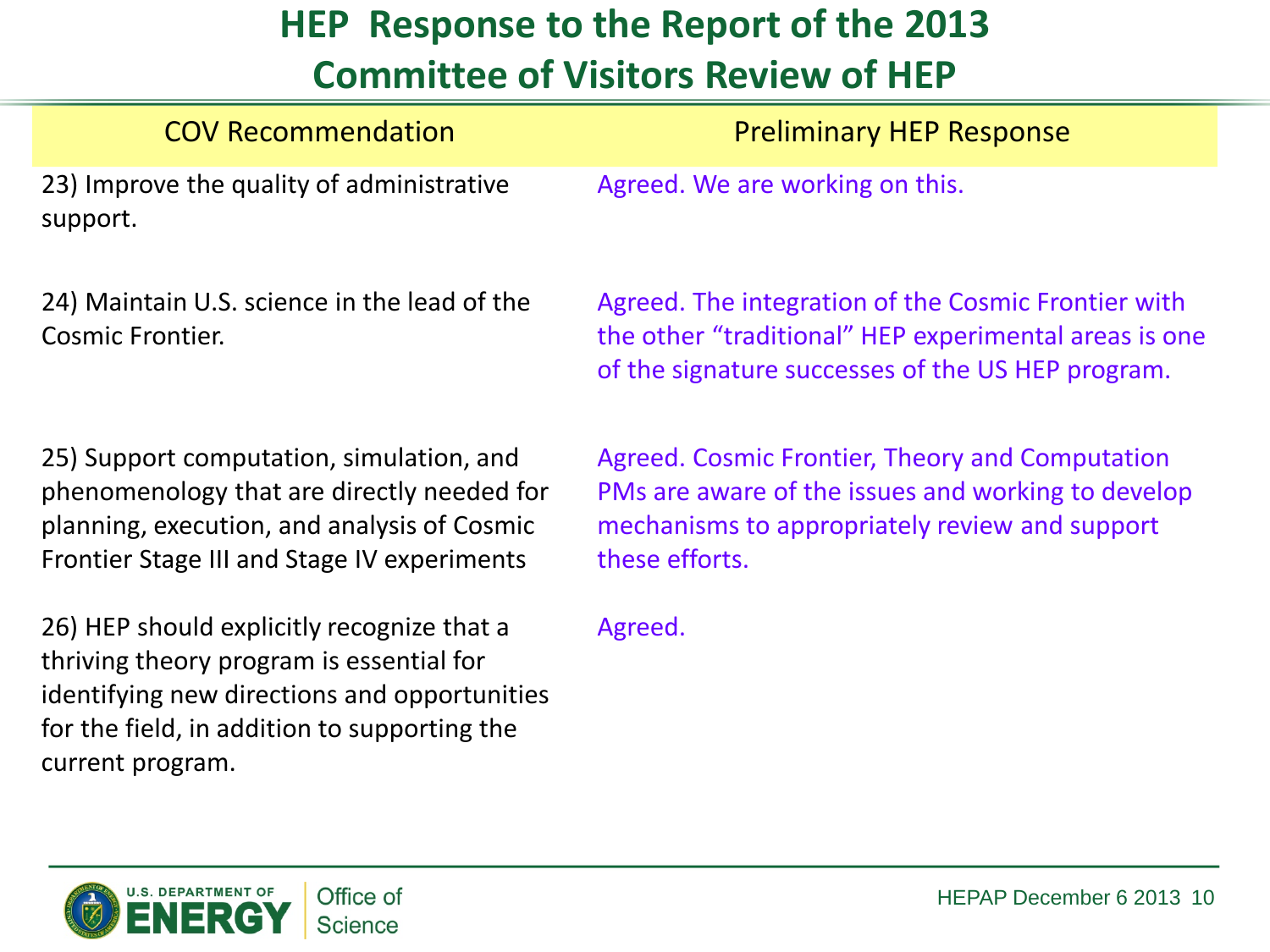### COV Recommendation **Preliminary HEP Response**

27) Create a new theory postdoc fellowship program, with recipients chosen via national competition and supported for three years at any DOE supported university or lab group of the recipients choosing.

We agree with the importance of postdoc support in the Theory program and will look to develop additional modes of support for these positions.

28) Evaluate the General Accelerator R&D (GARD) program to identify and prioritize components that are central to the evolving HEP mission, after delivery of the 2014 P5 report

Agreed.

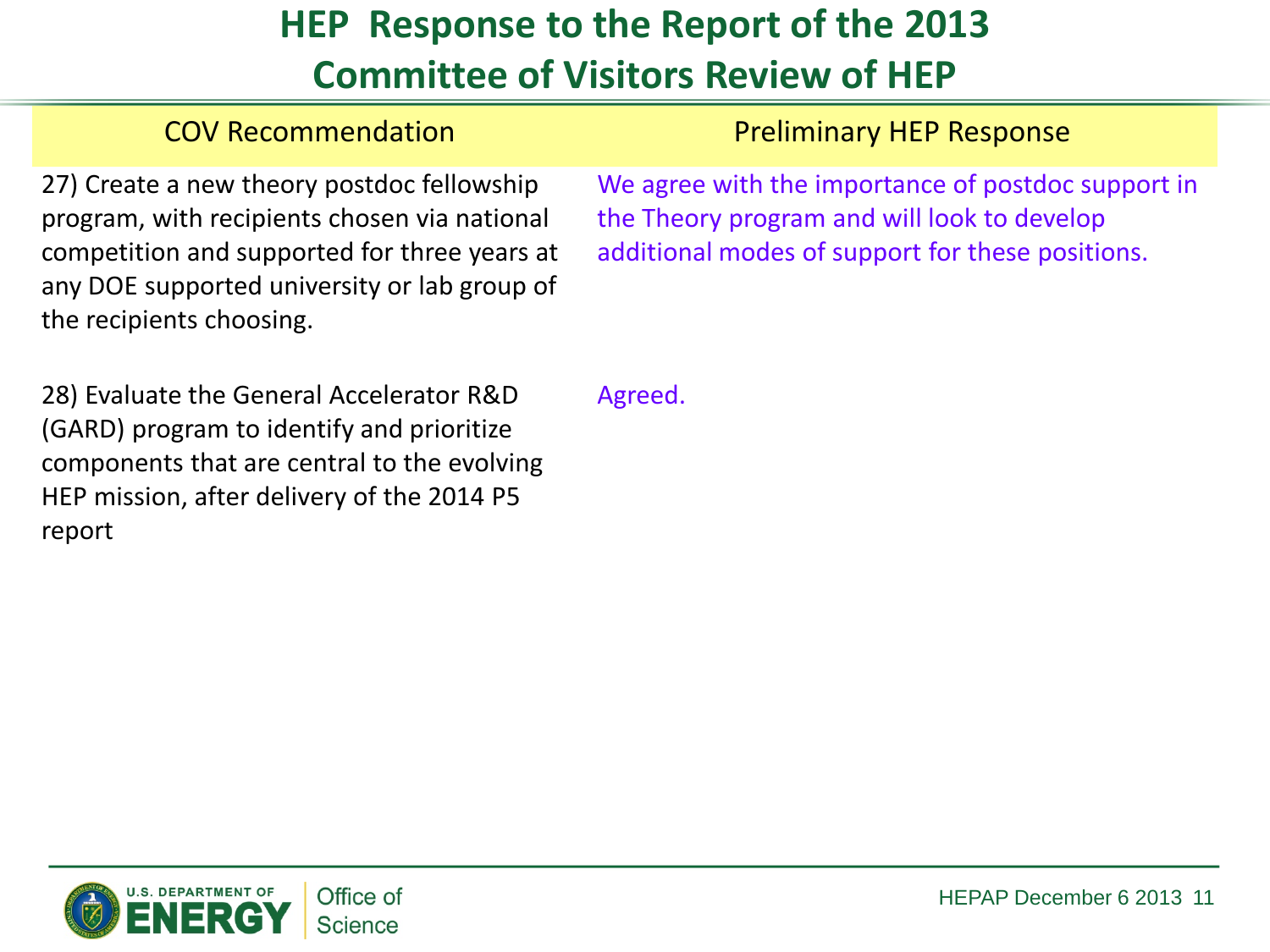### **COV Suggestion COV Suggestion Preliminary HEP Response**

29) Identify goals and areas of mutual and/or complementary accelerator R&D interest jointly with other parts of the Office of Science and other agencies and stakeholders, at the foundation of the Accelerator Stewardship program.

30) Establish procedures to jointly review proposals addressing Accelerator Stewardship goals, including those outside traditional boundaries, at the initiation of the program.

31) Review the progress of the Accelerator Stewardship program periodically (e.g. annually), reporting to HEP, including reviewers representing other parts of the Office of Science, and representing other governmental agency stakeholders. Consider including SciDAC accelerator activities in the periodic reviews.



We agree with the principles put forward here but note that Accelerator Stewardship is intended to be a coordinated SC-wide program managed by HEP, and is (as yet) a proposed new subprogram that has not received Congressional approval, and therefore beyond the scope of the COV charge. We welcome the COV subcommittee's strong interest in the nascent Accelerator R&D Stewardship program and will respond to these Suggestions in an appropriate venue at a later date.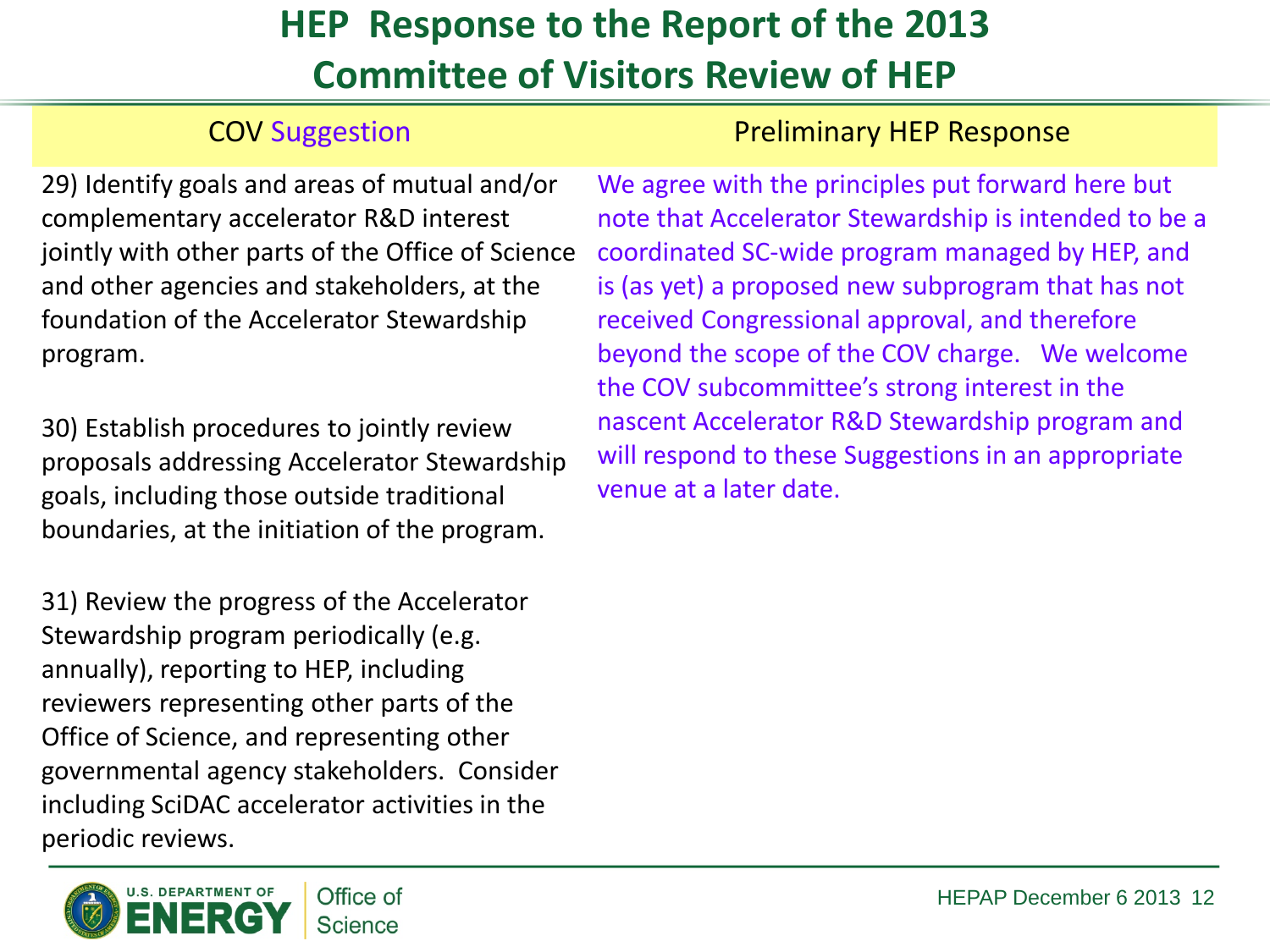| <b>COV Recommendation</b>                                                                                                                                              | <b>Preliminary HEP Response</b>                                                                                                          |
|------------------------------------------------------------------------------------------------------------------------------------------------------------------------|------------------------------------------------------------------------------------------------------------------------------------------|
| 32) Perform project-style reviews for programs<br>that have significant budgets and extend over<br>multiple years.                                                     | Agreed. This has been done on an <i>ad hoc</i> basis in the<br>past. We will develop a consistent methodology to<br>review such efforts. |
| 33) Request that the LARP leadership address<br>the recommendations from a compilation of<br>the 2010-2012 LARP reviews.                                               | Agreed.                                                                                                                                  |
| 34) Monitor activities that are transitioning<br>from R&D to full construction (e.g. LARP<br>magnet program) so as to clearly define and<br>track the transition steps | Agreed.                                                                                                                                  |

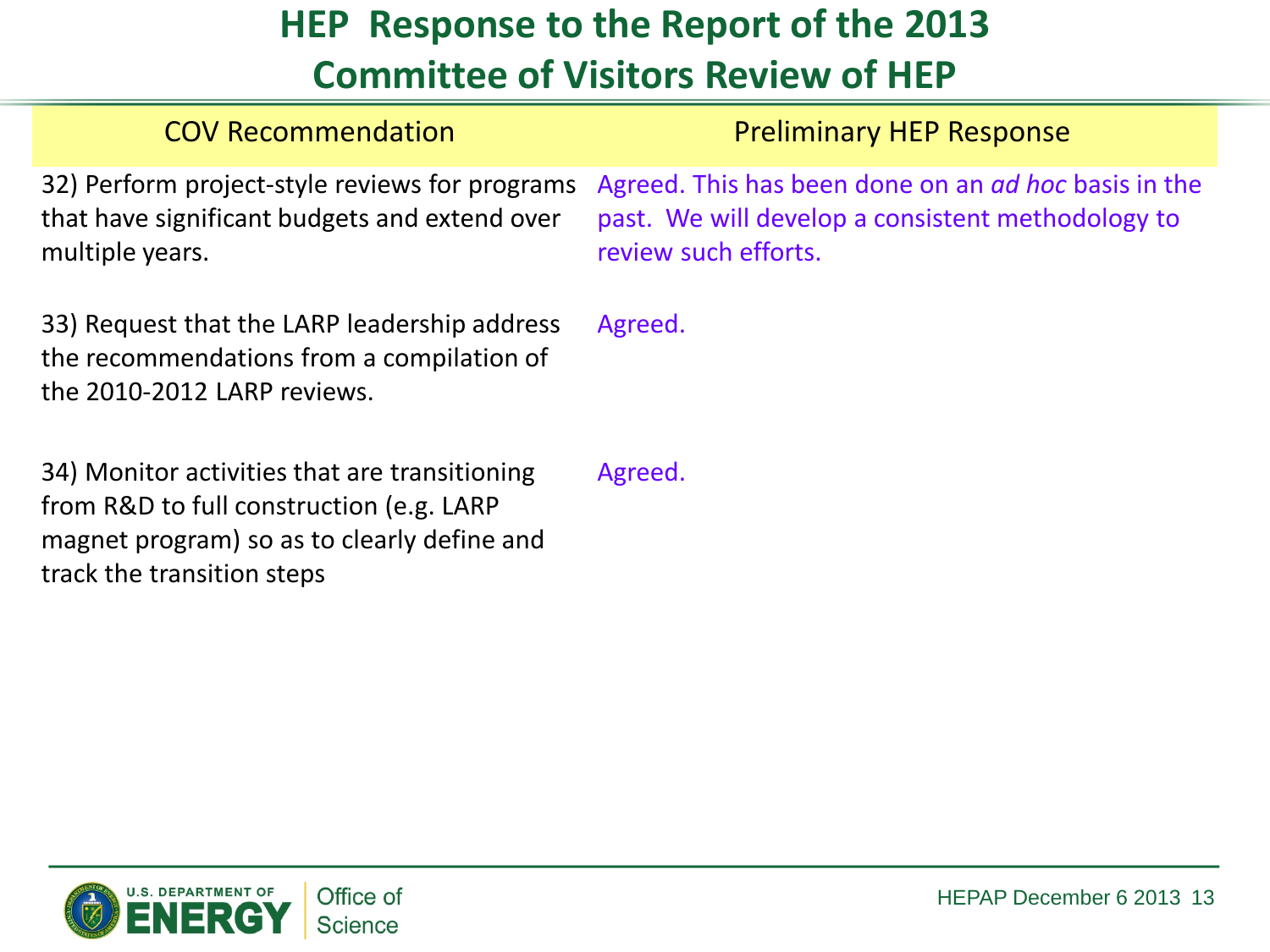# **Summary of Responses**

- **We agree with most of the HEP COV recommendations and will work to implement them in a timely fashion**
	- We can report back to HEPAP at a future date on how the implementation is proceeding
	- In some cases we would benefit from better definition of what a "successful" or "completed" response would look like

### • **A few of the recommendations are outside the purview of the COV**

– We will undertake review of Accelerator Stewardship program at an appropriate future date and do not intend to provide formal responses to Suggestions #29-31 at this time

### • **We disagree with two recommendations (#19, 22)**

– We do not consider these recommendations beneficial to the HEP review process for reasons discussed above